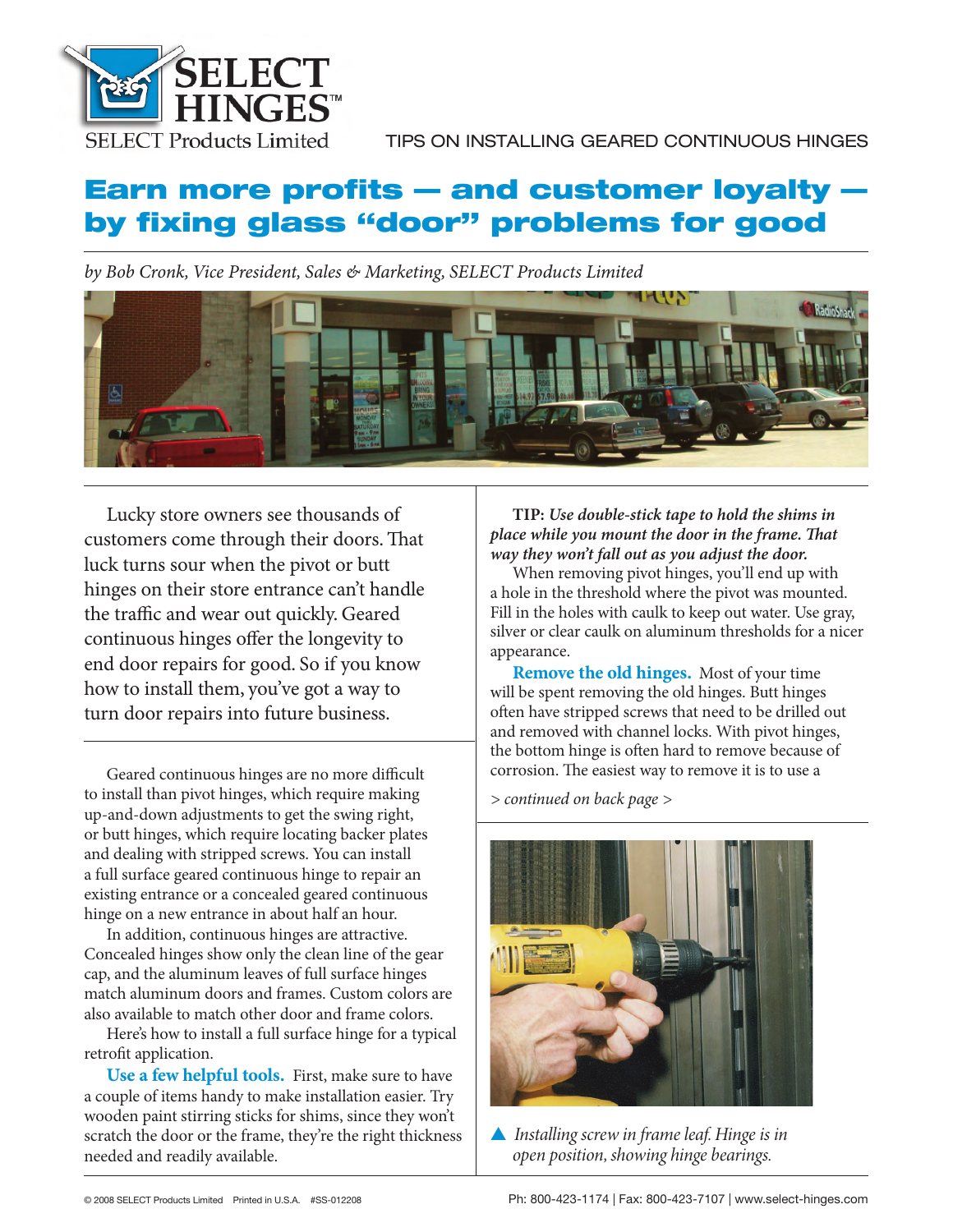

# **Full Surface Geared Continuous Hinges INSTALLATION INSTRUCTIONS**



*NOTE: Model SL21 requires repositioning of existing overhead closer(s) to match the swing clear pivot point of the hinge. Failure to do so will prevent the door from opening more than 70 degrees. Attach hinge leaf cover before reinstalling closer(s).*

1-9/32" 3-1/16" 1/16" 1-5/8"

*NOTE: Model SL57 requires a minimum 7/8" frame face width for mounting. On wider frames, mark a line at 1" to 1-5/16" from center of clearance between frame and closed door. Align the edge of the hinge frame leaf with mark.* 





# **Calculating Required Door Clearances**

### **For Square and Beveled-Edge Doors**

*IMPORTANT: All standard length SELECT hinges are supplied slightly shorter than nominal door*  height to avoid threshold or flooring clearance problems.

*IMPORTANT: SL21 and SL57 are non-handed and templated, and remain non-handed after cutting. Use the same hinge model for either right-hand or left-hand openings.*

*IMPORTANT: Refer to NFPA 80 manual for clearance requirements on fire-rated entrances.* 



### **Important Warranty Information:**

The following actions will void any warranty, expressed or implied:

- Failure to install the hinge according to the Installation Instructions supplied with every SELECT hinge.
- Use of fasteners other than those supplied with the hinge. ■
- Unauthorized field modifications, including alteration or removal of the factory-applied lubricant, altering the original finish or painting the hinge. ■

*NOTE: For double-door entrances with a mullion between the pair of doors, calculate each door width using the Single Door clearances.* 

*For double-door entrances with a mullion behind the pair of doors, calculate each door width using the Double Doors clearances.*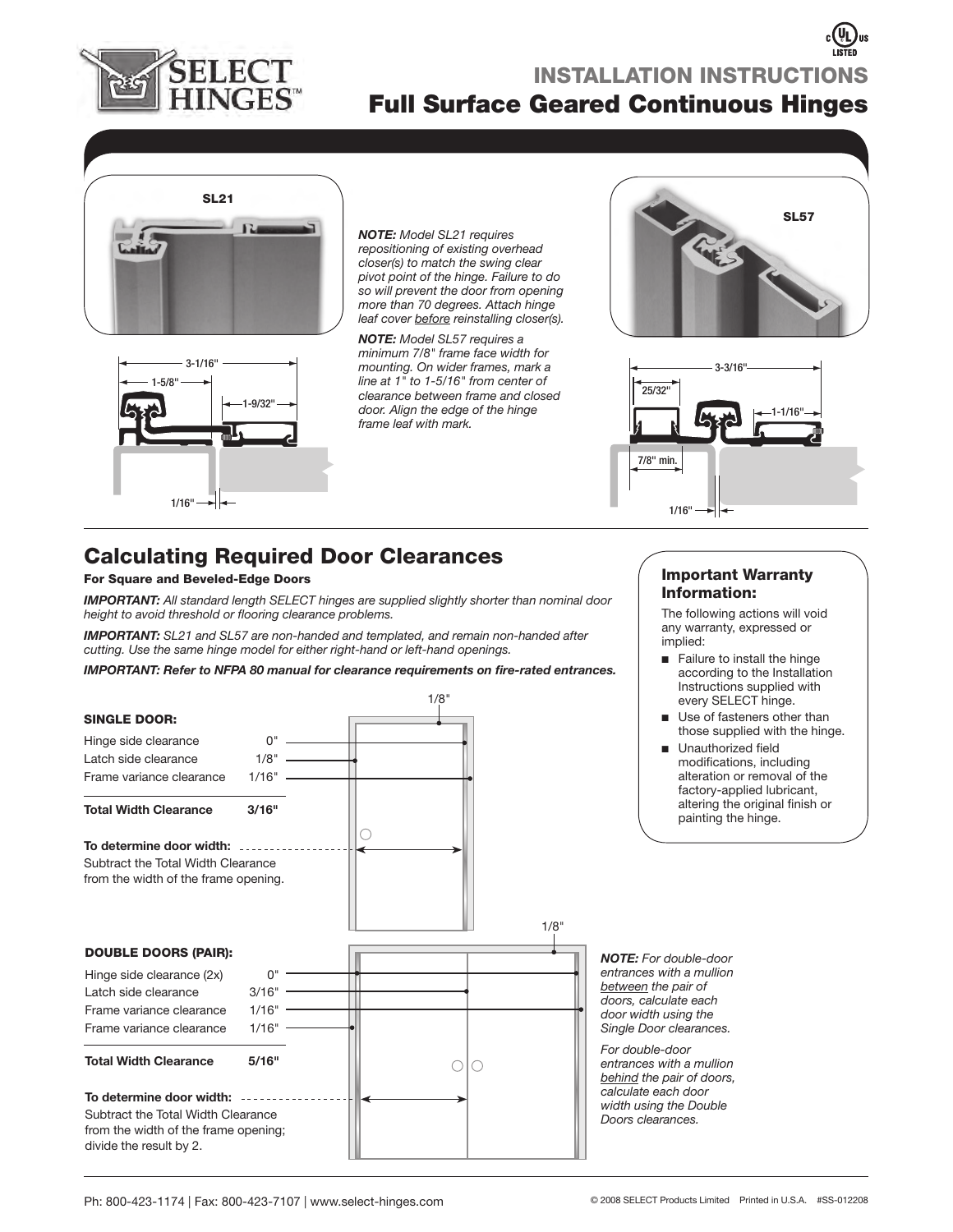#### **Tools Needed**

- Metal-cutting saw ■
- #13 or 3/16" drill bit ■
- 3/8" drill bit ■
- 5/32" drill bit (wood frames only) ■
- #3 Phillips drive ■
- 5/64" Allen wrench ■
- Hammer ■
- Shims ■

### **Parts Supplied**

- #12-24x1/2" 410 SS thread-forming Phillips undercut flathead screws ■
- 1-1/2" barrel nuts (sexnuts) ■
- 1/4-20x1-1/16" shoulder screws ■
- Striker pins

#### **Optional Parts**

- #12x1-1/2" 410 SS Phillips undercut flathead wood screws ■
- 1-3/4" barrel nuts for 2" to 2-1/4" thick doors ■

### **How to Cut the Hinge to Fit**

- A. Keep hinge in the "door closed" position (Fig. 1).
- B. Using a metal-cutting saw, begin the cut through the hinge cap first.
- C. Remove leaf covers by sliding off from uncut end of hinge.
- D. Reinstall any set screw bearing that may have been cut off.

# **A. Attach Hinge to Frame**

- 1. Use shims to position the hinge 1/8" below the header to allow for door clearance.
- 2. Hold hinge in the "door open" position (Fig. 2) and align the frame leaf with the inner edge of door frame or your alignment mark.
- 3. Mark (or center punch) one hole at top and one hole at bottom of frame leaf. Drill holes at marked locations.
	- Metal door frame: Use a #13 (.185") or 3/16" (.188") drill bit.
	- Wood door frame: Use a 5/32" (.156") drill bit.
- 4. Fasten frame leaf to door frame.
	- Metal door frame: Use #12-24 flat head screws provided.
	- Wood door frame: Use #12x1-1/2 flat head wood screws (provided upon request). ■

# **B. Prepare Door**

- 5. Shim door into opening to provide required clearances.
- 6. With #3 Phillips drive, temporarily fasten the door to door leaf through at least two of the four locator holes with the pan head Tek (self-drilling) screws provided.
- 7. Remove shims and check door clearances.

#### *NOTE: Door may sag slightly when shims are removed. Note the amount of adjustment needed to bring door back into alignment.*

8. Mark locations for top and bottom barrel nuts on the door using 3/8" striker pin.



9. Remove the door; drill two holes for barrel nuts with a 3/8" drill bit.

## **C. Attach Door to Hinge**

10. Fasten the door to the door leaf with the top and bottom barrel nuts and two

1/4-20 shoulder screws.

- 11. Adjust frame leaf as needed to correct door alignment and assure proper door operation.
- 12. Mark (or center punch) remaining frame leaf hole locations. Drill holes in frame through the frame leaf and secure with flat head screws.
- 13. Mark remaining 3/8" holes on door through the door leaf. It is recommended that the door be removed and laid on horizontal surface to be sure holes are drilled squarely through both door faces.
- 14. Secure door to door leaf with barrel nuts and 1/4-20 shoulder screws.

### **D. Install Leaf Covers**

15. Back out the set screws from side of door leaf cover with 5/64" Allen wrench (Fig. 3).

*NOTE: For added security, construction adhesive may be applied to inside of leaf cover before installing.*

- 16. Align the end of the leaf cover with the top end of the hinge.
- 17. Starting from the top, apply pressure along the length of the cover,

snapping it into place as you move downward (Fig. 3).

*NOTE: SL57 frame leaf cover is a press*  fit. Use a hammer to tap cover into place, *being sure to protect the surface of the cover from damage.*

18. Tighten set screws using 5/64" Allen wrench.

### **Reinforcing & Rivnuts®**

No hinge reinforcement is necessary except on extremely high-frequency, extremely heavy or extra-wide doors. Rivnuts are recommended for use in the frame when the door exceeds 450 lb. (max. 600 lb.)

*NOTE: Only SELECT steel Rivnuts are to be*  used with fire-rated **SELECT** hinges.

#### **Grouted/Slushed-in Frames**

For ease of installation, it is recommended some sort of mudguard be installed behind the frame. Do not use self-drilling, threadforming screws to drill into grouted frames. If mudguards have not been used, carefully drill pilot holes through frame and remove grout for screw clearance. Do not oversize holes in frame.

### **Fire-Rated Hinges**

 $_{\rm c}(\mathtt{\mathsf{U}}_{\mathsf{L}})_{\rm us}$ All stock SELECT hinges are 90 minute UL-rated, without pins. Please contact SELECT for complete information about its fire-rated hinges.